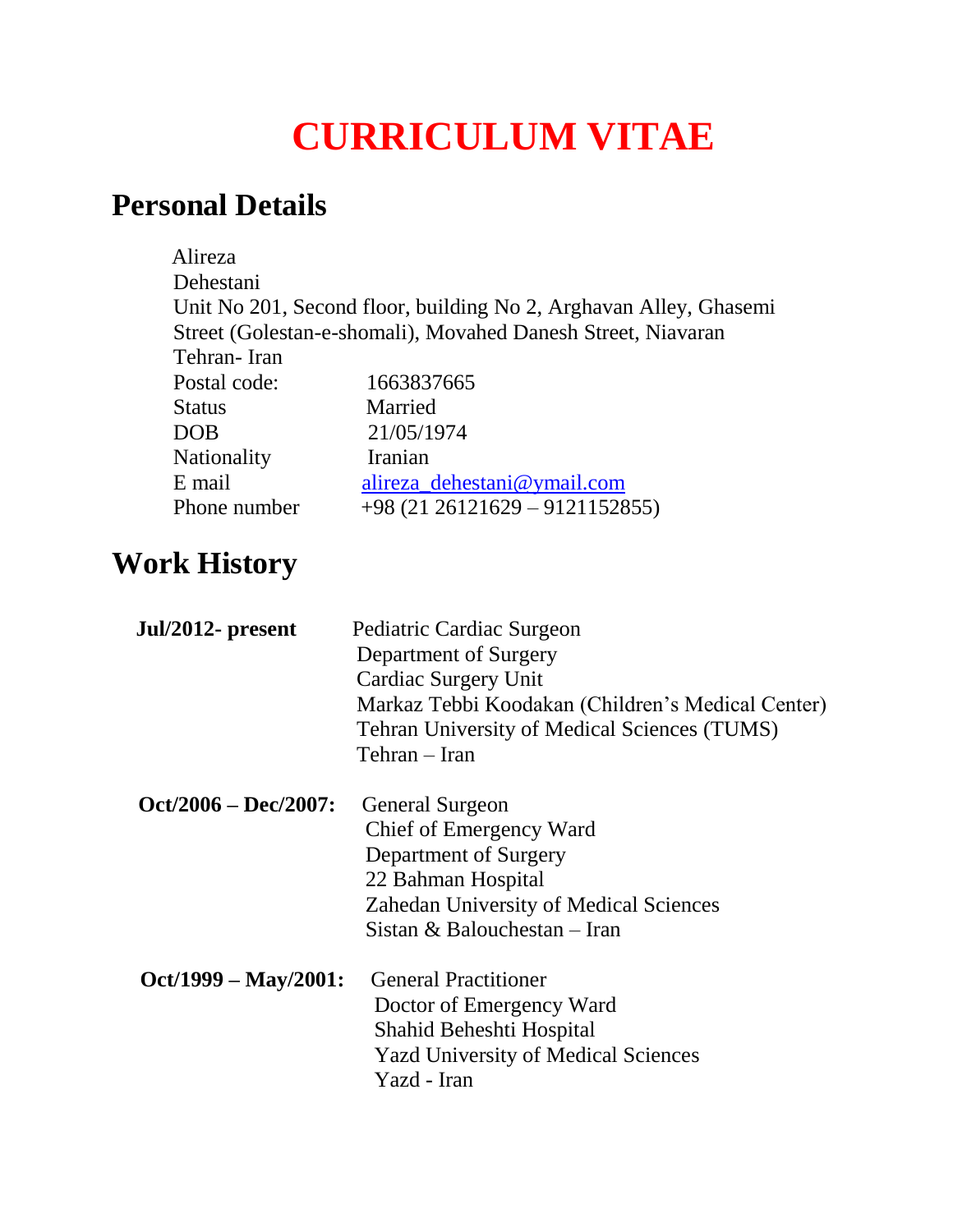#### **Education**

| Sep/2014 - Oct/2014: | Observational course in pediatric cardiac surgery<br>Necker hospital<br>Paris                                                                                                                                                                                                     |
|----------------------|-----------------------------------------------------------------------------------------------------------------------------------------------------------------------------------------------------------------------------------------------------------------------------------|
| Dec/2007 -Dec/2010:  | fellows of Cardiovascular Surgery<br>Shahid Rajaee Cardiovascular Medical Center<br><b>Iran University of Medical Sciences</b><br>Tehran - IRAN<br>In the final Iranian National Board Examination of<br>Cardiovascular Surgery, I gained the first degree of student<br>ranking. |
| Sep/2002 - Sep/2006: | <b>Resident of General Surgery</b><br><b>Iran University of Medical Sciences</b><br>Tehran-Iran<br>I gained Iranian Board Certification in General Surgery.                                                                                                                       |
| Sep/1992 – Sep/1999: | Medical student<br><b>Shahid Beheshti University of Medical Sciences</b><br>Tehran - Iran                                                                                                                                                                                         |

## **Publications**

- **1-** Papillary Muscle Repositioning In Valve Replacement For Left Ventricular Dysfunction: Ischemic Mitral Regurgitation **The Annals Of Thoracic Surgery. 90(2): 497-502 Authors: Yousef Nia MA, Dehestani A, Saidi B, Roshanali F, Mandegar MH, Alaeddini F**
- **2-** Coronary Artery Bypass Grafting In Familial Hypercholesterolemia **Iranian Journal Of Cardiac Surgery; May 2010; 3(5); 3-5 Baghaei Ramin, Jalilifar Naser, Rezaei Mikaeal, Dehestani Alireza, Vafaei Hamidreza Department of Cardiac Surgery, Shahid Rajaee Cardiovascular Medical**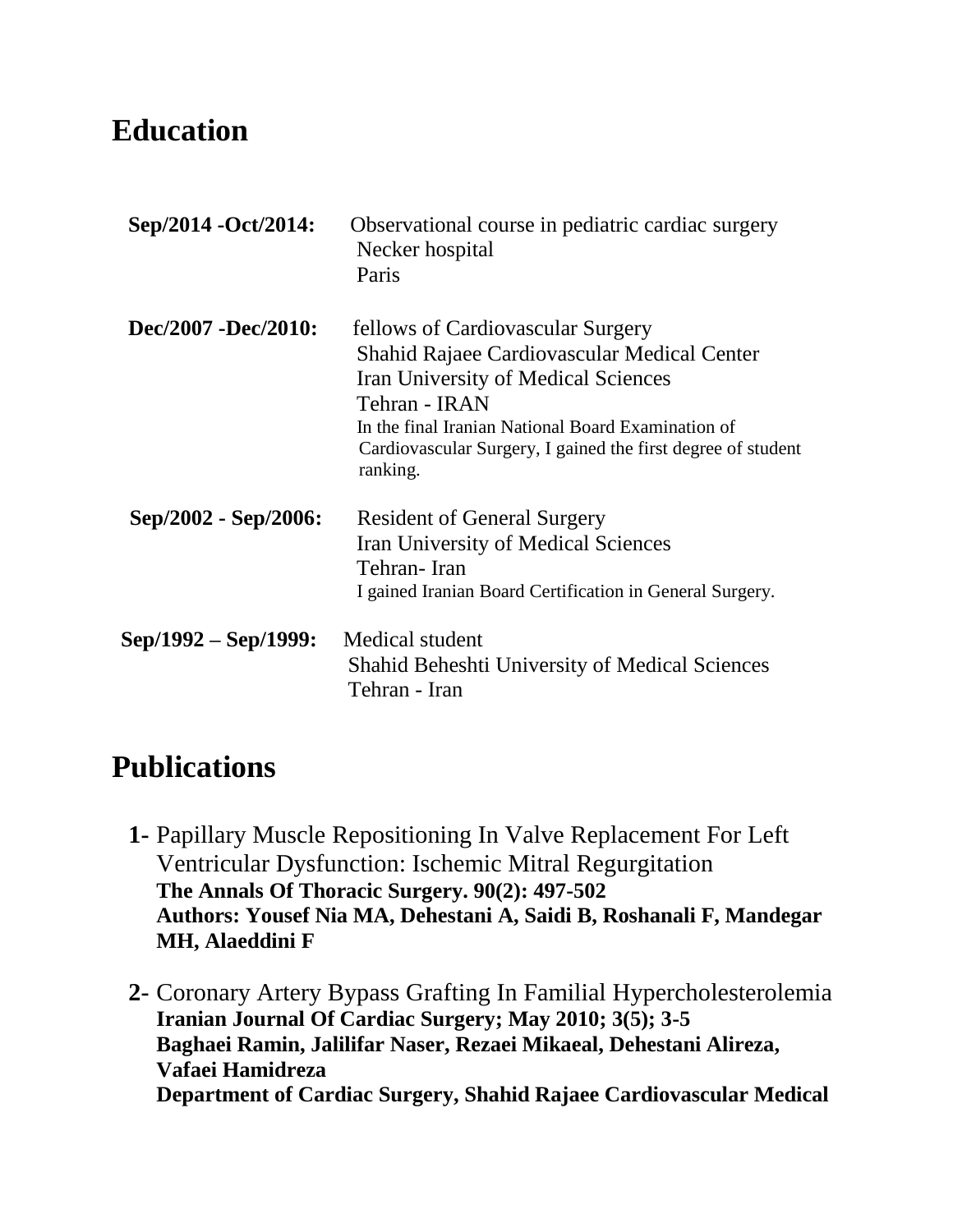#### **Center, Tehran-Iran**

- **3-** Rupture Of Sinus Of Valsalva In Pregnancy **Iranian Journal of Cardiac Surgery; 2010; 3(5); 33-35 Givtaj N, Dehestani A, Vafaei H, Hamta Pour T**
- **4-** Hydatid Cyst Of The Left Ventricle, Interventricular Septum, Liver and Lung **Iranian Journal of Cardiac Surgery; May 2011; 3(2); 58 N. Givtaj M.D, R. Baghaei M.D, A. Dehestani M.D, H. Vafaei M.D, M. Rezaee M.D**
- **5-** Colon Lipoma: A Case Report And Review Of Literature **Medical Journal Of The Islamic Republic Of Iran; November 2006; Vol. 20, No. 3, 151-154 A.K. Motamedi M.D, A. Dehestani M.D, M. Kadivar M.D**

#### **Oral Presentation**

- **1-** Different Surgical Strategies For VSD-COA **Shahid Rajaee Cardiovascular Medical Center (Apr 2013)**
- **2-** Surgical Techniques In CHD (PA.Banding & Shunts) **Annual Congress of Iranian Pediatrician (Apr 2013)**
- **3-** History Of Prosthetic Valve **Iranian Association of Surgeons Congress (May 2010)**
- **4-** History Of Mitral Valve Surgery **Iranian Association of Surgeons Congress (May 2010)**
- **5-** New Technique For MVR In Patients With IMR **Razavi International Cardiovascular Surgery Congress (Oct 2010)**